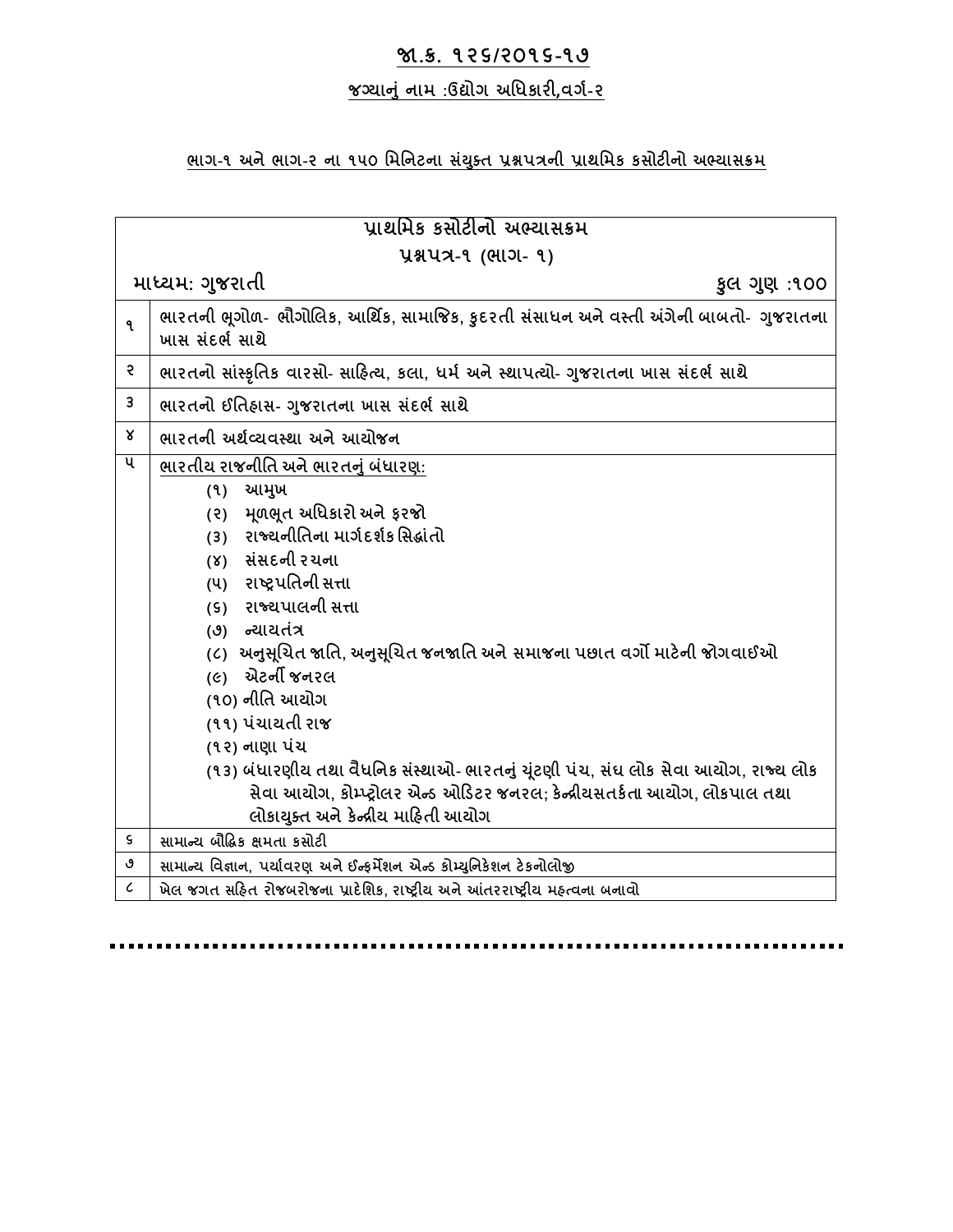| <b>Syllabus of Preliminary Test</b> |                                                                                                                                                                                                                                                                                                                                                                                                                                                |
|-------------------------------------|------------------------------------------------------------------------------------------------------------------------------------------------------------------------------------------------------------------------------------------------------------------------------------------------------------------------------------------------------------------------------------------------------------------------------------------------|
|                                     |                                                                                                                                                                                                                                                                                                                                                                                                                                                |
| Paper-1                             |                                                                                                                                                                                                                                                                                                                                                                                                                                                |
| Medium: Gujarati<br>Total Marks-100 |                                                                                                                                                                                                                                                                                                                                                                                                                                                |
|                                     | Geography of India-Physical, Economic, Social, Natural Resources and population related<br>topics- with special reference to Gujarat                                                                                                                                                                                                                                                                                                           |
| 2                                   | Cultural heritage of India-Literature, Art, Religion and Architecture- with special<br>reference to Gujarat                                                                                                                                                                                                                                                                                                                                    |
| 3                                   | History of India with special reference to Gujarat                                                                                                                                                                                                                                                                                                                                                                                             |
| $\overline{4}$                      | Indian Economy and Planning                                                                                                                                                                                                                                                                                                                                                                                                                    |
| 5                                   | Indian Polity and the Constitution of India:<br>Preamble<br>(1)<br>(2)<br>Fundamental Rights and Fundamental Duties<br>Directive Principles of State Policy<br>(3)<br><b>Composition of Parliament</b><br>(4)<br>Powers of the President of India<br>(5)<br>(6)<br>Powers of Governor<br>(7)<br>Judiciary<br>Provisions for Scheduled Castes, Scheduled Tribes and backward classes of the<br>(8)<br>society<br>(9)<br><b>Attorney General</b> |
|                                     | (10) NITIAayog<br>$(11)$ Panchayati Raj Institutions<br>$(12)$ Finance Commission<br>$(13)$ Constitutional and Statutory Bodies: Election Commission of India, Union Public<br>Service Commission, State Public Service Commission, Comptroller and Auditor<br>General; Central Vigilance Commission, Lokpal and Lokayukta, Central<br>Information Commission                                                                                  |
| 6                                   | <b>General Mental Ability</b>                                                                                                                                                                                                                                                                                                                                                                                                                  |
| 7                                   | General Science, Environment and Information & Communication Technology                                                                                                                                                                                                                                                                                                                                                                        |
| 8                                   | Daily events of Regional, National and International Importance including Sports                                                                                                                                                                                                                                                                                                                                                               |

\*\*\*\*\*\*\*\*\*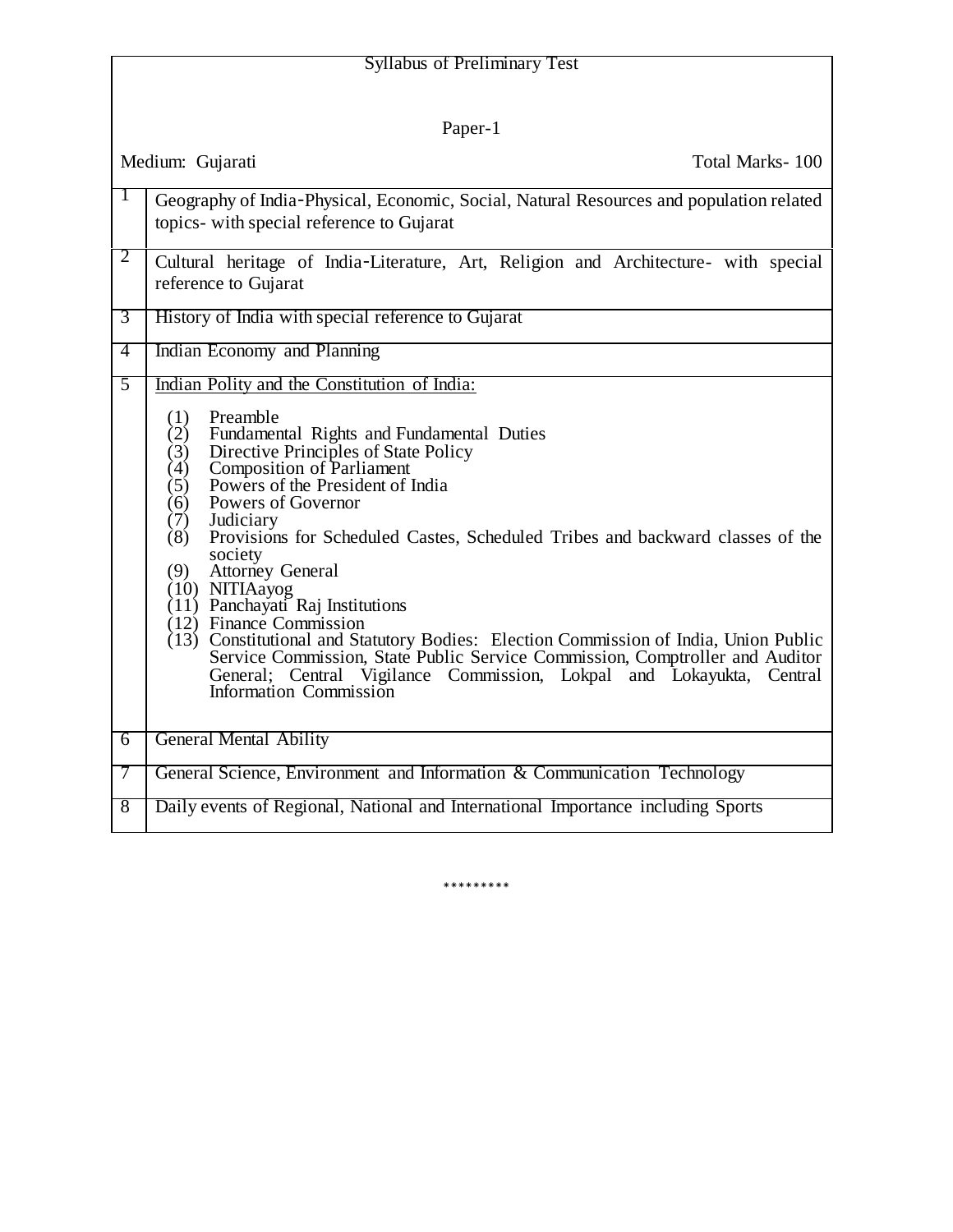#### **જા.ક્ર. ૧૨૬/૨૦૧૬-૧૭**

**જગ્યાન ું નામ :ઉદ્યોગ અધિકારી,વગગ-૨**

**ક લ પ્રશ્નો: ૨૦૦ ક લ ગણ : ૨૦૦ માધ્યમ : અંગ્રેજી**

**Medium: English**

## 1. **Principles of Management**

Historical Development, Definition of Management, Management and Administration, Functions of Management, Types of Business Organization, Concept of Business Ethics and Social Responsibility, Tools of Ethics: Planning, Organising, Directing, Controlling.

## **2. Production & Operations Management**

Operations Strategy and Competitiveness, Product Design and Process Selection – Manufacturing, Facility Location, Facility Layout, Forecasting, Inventory Management, MRP, Aggregate Planning, Operations Scheduling, Project Management, Queuing - The Management of Waiting Lines, Supply Chain Management, Quality Management and Statistical Quality Control.

## 3. **Economic System and Business**

Economic System: capitalism, socialism and mixed economy, National Income, Monetary and Fiscal Policy (finance commission), Industrial Policy, Union Budget, Social Environment, Technological Environment, International Business Environment.

## **4. Financial Management**

Meaning of Financial Management, Financial System, Working Capital Management as a Decision to Create Value for the Business, Investment Decision and Various Steps Involved Financing Decision and Various Sources of Finance, Dividend Decision, Theory and Practice.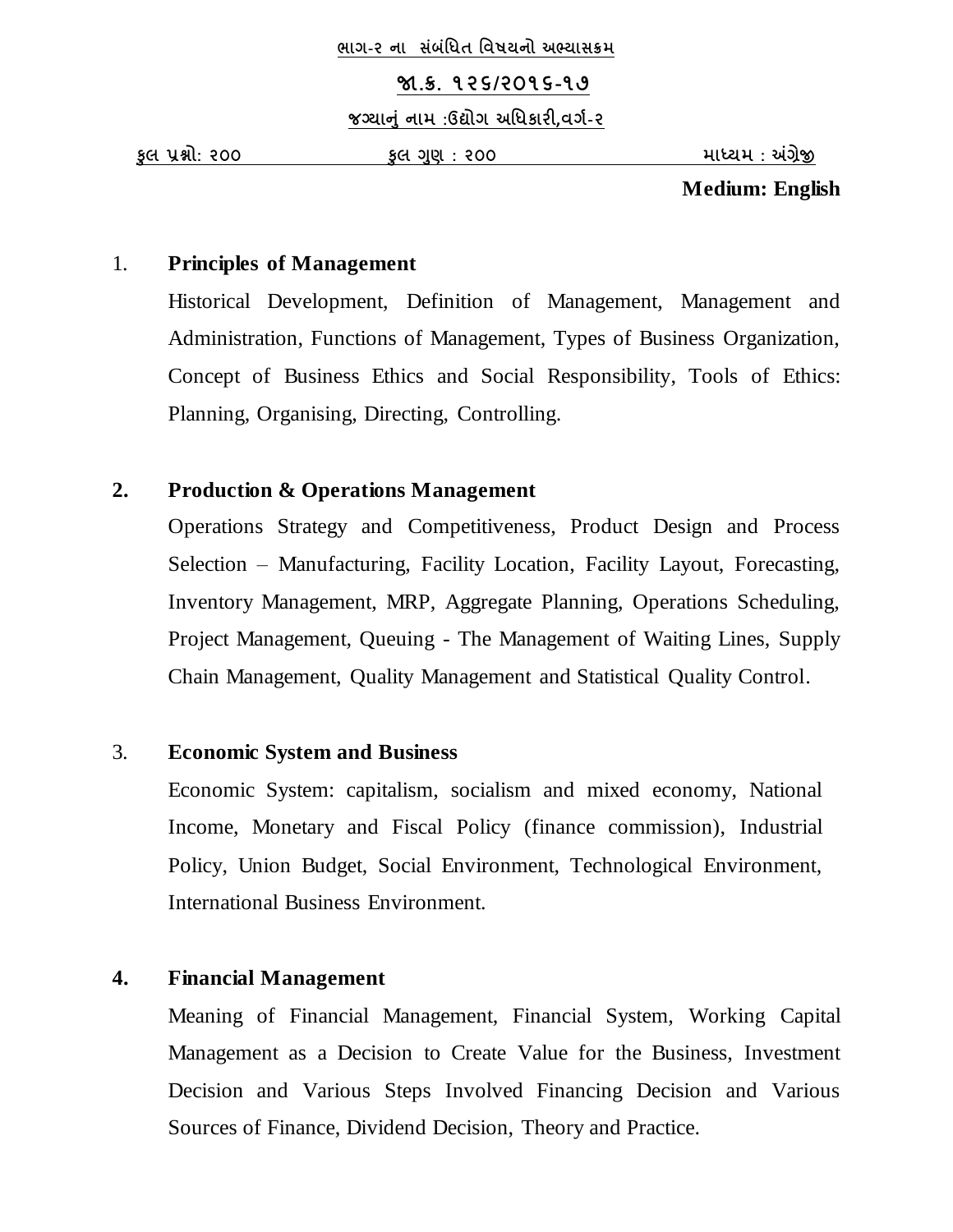#### **5. Entrepreneurship**

Entrepreneur: meaning, importance, Qualities, nature types, traits, culture. Entrepreneurship and economic development: its importance, Role of entrepreneurship, entrepreneurial environment.

#### **6. Constitutional Support and Framework for Entrepreneurship:**

Institutions – All India, State Level and Fund-Based, Supporting Policies of Entrepreneurship, Industrial Policy, Fiscal Incentives, Measures for Promotion and Development of Entrepreneurs.

#### **7. Small Business & Management of MSMEs**

Concept & Definition, Role of Small Business in the modern Indian Economy, Small entrepreneur in International business; Steps for starting a small industry, registration as SSI, Role of SIDBI; advantages and problems of SSIs; Institutional Support mechanism in India; Incentives & Facilities, Govt. Policies for SSIs, Setting MSMEs- location of enterprise - steps in setting - Problems of entrepreneurs - Sickness in small industries - reasons and remedies - Incentives and subsidies - Evaluating entrepreneurial performance - Rural entrepreneurship - Women Entrepreneurship.

## **8. Organizational setup and functions of various departments/ divisions/ institutions/ boards under ministry of commerce and industry.**

## **9. Various Government Policies and Acts:**

New Industrial Policy, 2015 of Government of Gujarat, State Government's Cluster Development Policy and various R & D institutions, State Government's Cottage and Rural Industries Policy 2016, The Micro, Small and Medium Enterprises Development Act, 2006, The Gujarat Special